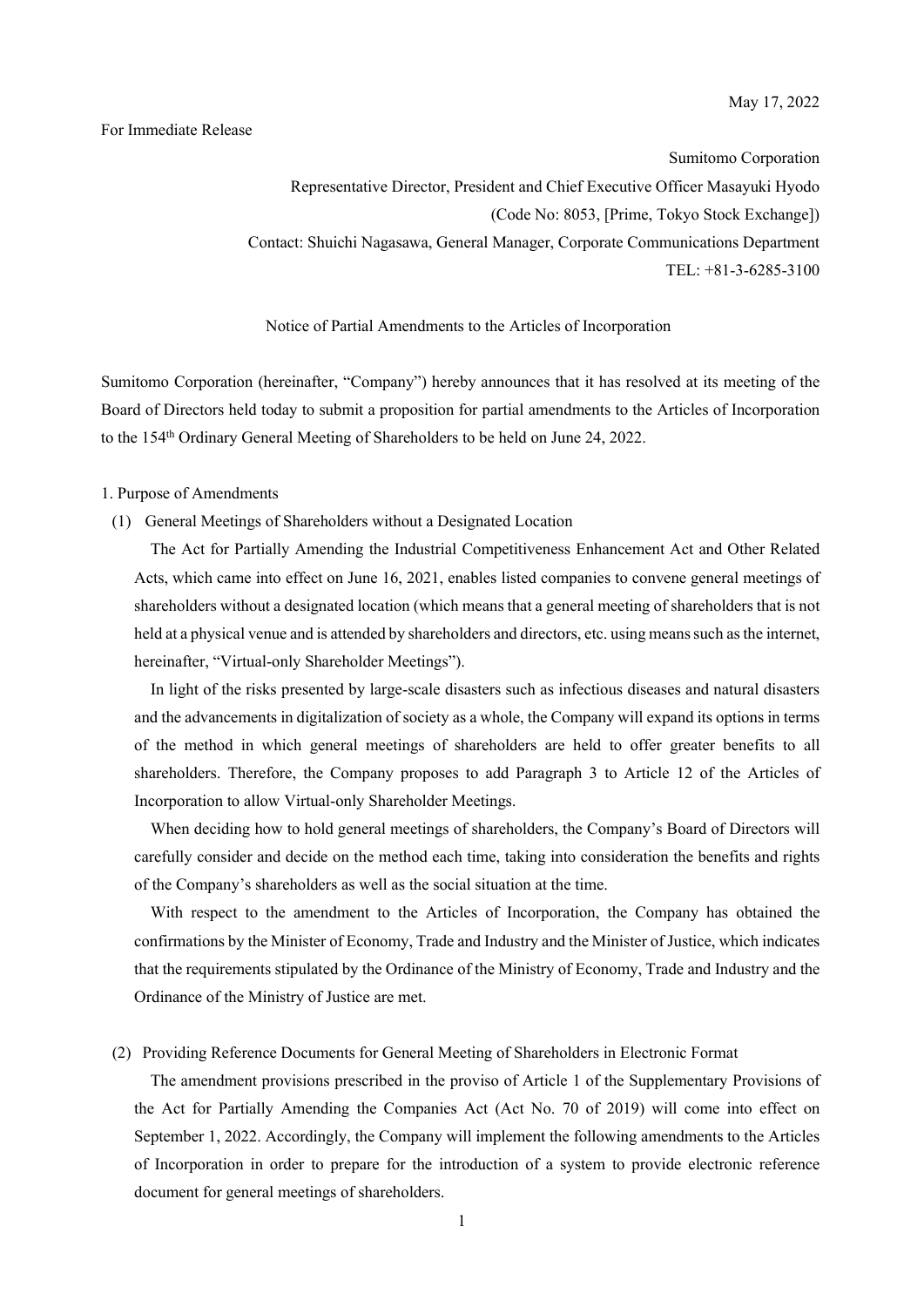- 1. The proposed amendments to Paragraph 1 of Article 15 stipulate that information that constitutes the content of reference documents, etc. for general meetings of shareholders be made available through an electronic system.
- 2. The proposed amendments to Paragraph 2 of Article 15 establish a provision to limit the scope of information included in physical documents sent to shareholders who have requested paper copies.
- 3. The provisions related to the Provision of Reference Documents for General Meetings of Shareholders Via the Internet (Article 15 of the current Articles of Incorporation) will become unnecessary and therefore be deleted.
- 4. Supplementary provisions will be established which specify the date from which the aforementioned additions and deletions to the Articles of Incorporation will take effect. The supplementary provisions will be deleted when the appropriate period has elapsed.

# 2. Content of Proposed Amendments

Please refer to the attached document for details regarding the content of the proposed amendments to the Articles of Incorporation.

# 3. Schedule

Date of the Ordinary General Meeting of Shareholders for amendment to the Articles of Incorporation: June 24, 2022

Effective date for amendment to the Articles of Incorporation: June 24, 2022 (scheduled)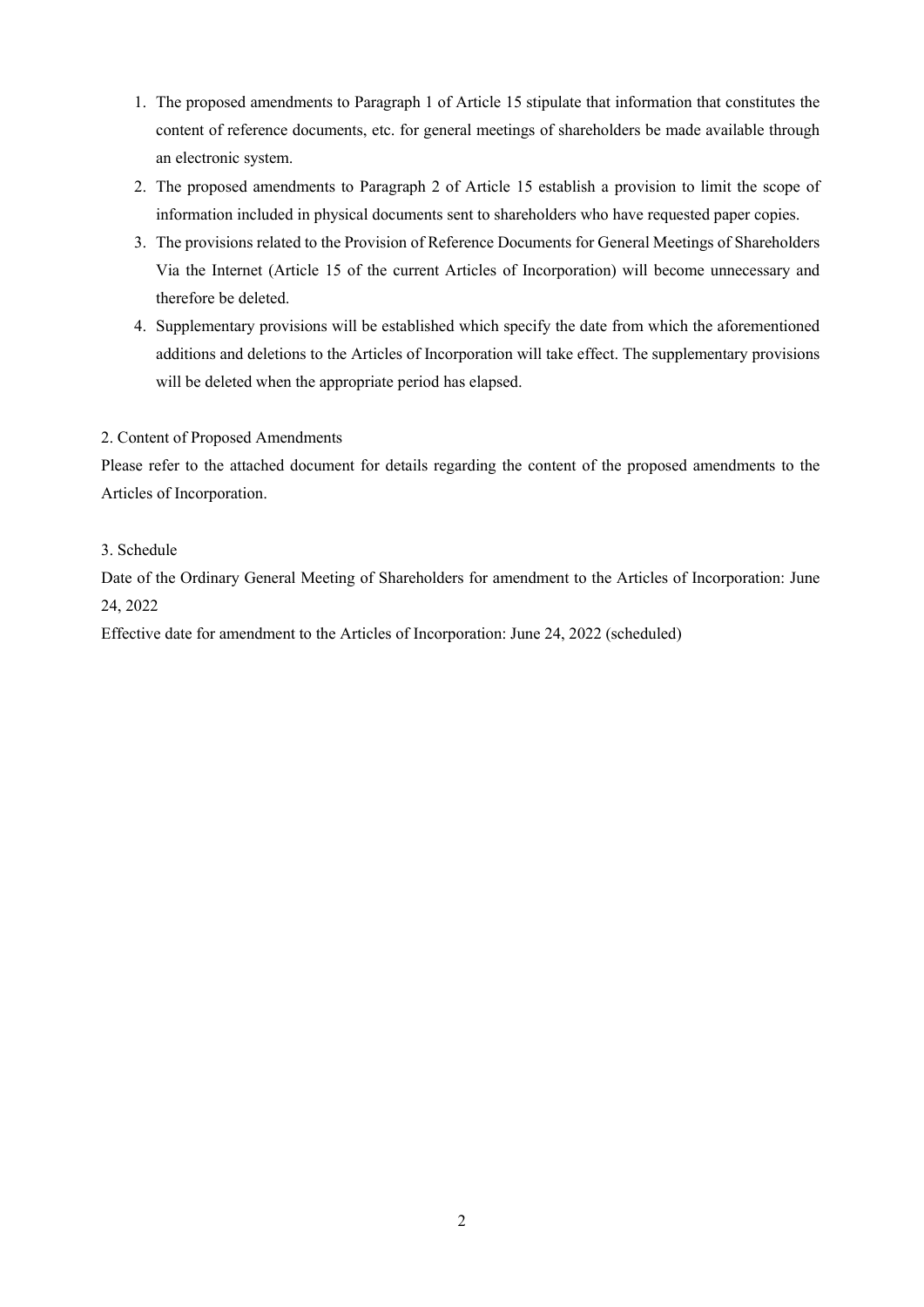(Amendments appear as underlined text)

| Current Articles of Incorporation                   | Proposed Amendments                                                                 |
|-----------------------------------------------------|-------------------------------------------------------------------------------------|
| ARTICLE 12. TIME OF CONVOCATION                     | <b>ARTICLE 12. CONVOCATION</b>                                                      |
| (1) An Ordinary General Meeting of Shareholders     | (1) (unchanged)                                                                     |
| shall be convened in June each year.                |                                                                                     |
| (2) In addition to the preceding paragraph, an      | (2) (unchanged)                                                                     |
| Extraordinary General Meeting of Shareholders       |                                                                                     |
| may be convened whenever necessary.                 |                                                                                     |
| (Newly established)                                 | (3) A General Meeting of Shareholders may be held<br>without a designated location. |
| ARTICLE 15. PROVISION OF REFERENCE                  | (Deleted)                                                                           |
| DOCUMENTS FOR GENERAL MEETINGS OF                   |                                                                                     |
| <b>SHAREHOLDERS VIA THE INTERNET</b>                |                                                                                     |
| The Corporation may, in accordance with the         |                                                                                     |
| Ordinances of the Ministry of Justice, use the      |                                                                                     |
| Internet to furnish shareholders with reference     |                                                                                     |
| documents for a General Meeting of Shareholders,    |                                                                                     |
| business reports, non-consolidated and consolidated |                                                                                     |
| financial statements, or other information that     |                                                                                     |
| should be displayed or described therein, and such  |                                                                                     |
| information may be deemed to have been furnished    |                                                                                     |
| to shareholders.                                    |                                                                                     |
|                                                     |                                                                                     |
| (Newly established)                                 | 15.<br><b>FOR</b><br>THE<br>ARTICLE<br>MEASURES                                     |
|                                                     | ELECTRONIC PROVISION OF INFORMATION,                                                |
|                                                     | ETC.                                                                                |
|                                                     | (1) When convening a General Meeting of                                             |
|                                                     | Shareholders, the Corporation shall furnish                                         |
|                                                     | information contained in the reference documents                                    |
|                                                     | for a General Meeting of Shareholders, etc.                                         |
|                                                     | electronically.                                                                     |
|                                                     | (2) Among the matters provided electronically, the                                  |
|                                                     | Corporation may partially or fully omit matters                                     |
|                                                     | designated by the Ordinance of the Ministry of                                      |
|                                                     | Justice in the documents furnished to shareholders                                  |
|                                                     | who have requested a printed copy of reference                                      |
|                                                     | documents prior to the record date for voting rights.                               |